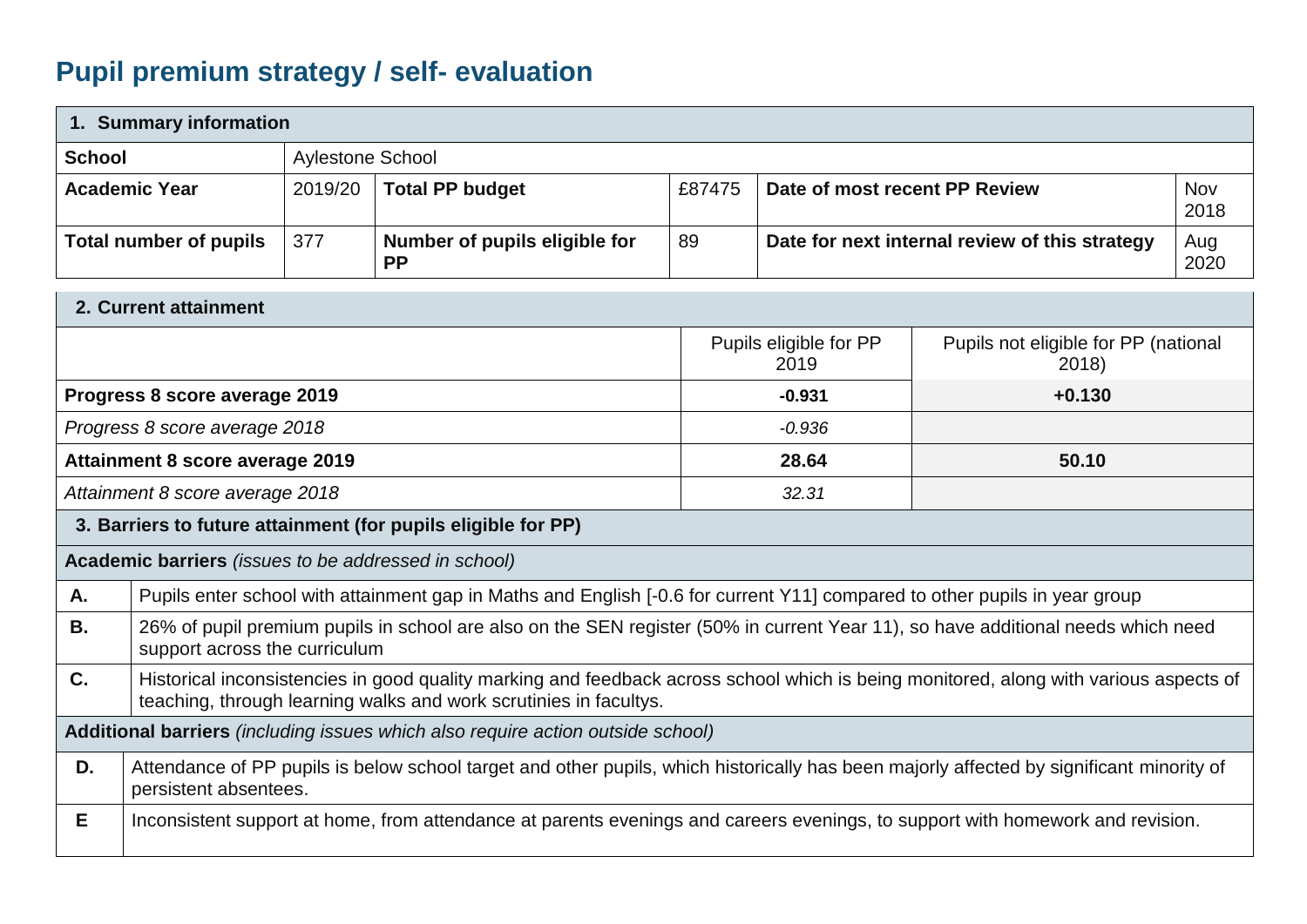|           | 4. Intended outcomes (specific outcomes and how they will be measured)                                                                                                                                                                                                                                                                                                                                                                                                                                                                                                   | Success criteria                                                                                                                                                                                                                                                                         |
|-----------|--------------------------------------------------------------------------------------------------------------------------------------------------------------------------------------------------------------------------------------------------------------------------------------------------------------------------------------------------------------------------------------------------------------------------------------------------------------------------------------------------------------------------------------------------------------------------|------------------------------------------------------------------------------------------------------------------------------------------------------------------------------------------------------------------------------------------------------------------------------------------|
| А.        | Over a period of 3 years, to reduce attainment and progress gaps in Maths and English. As<br>cohort size of current Year 11 are small (meaning attainment and progress figures are<br>drastically affected by a single pupil), seeing how the these gaps change over a longer<br>period of time will provide a better picture of outcomes.<br>Current average point difference to target gaps:<br>Year 11: -1.1 in Maths, -0.28 in English<br>Year 10 -0.29 in Maths, -0.17 in Reading and -0.30 in Writing<br>Year 9: 0 in Maths, -0.34 in Reading and -0.14 in Writing | Data checks will show that the average<br>point difference to target gap between PP<br>and others becomes 0. Over time, the<br>attainment 8 and progress 8 gaps in<br>Maths and English compared to other<br>pupils in the school becomes 0, and<br>closes the gap compared to National. |
| <b>B.</b> | PP pupils with SEN are supported within lessons, where teachers are employing a variety<br>of strategies to support progress. Pupils with SEN are making the same progress as those<br>without                                                                                                                                                                                                                                                                                                                                                                           | Data checks will show that the average<br>point difference to target gap between<br>PP/SEN and others becomes 0.                                                                                                                                                                         |
| C.        | PP pupils books show clear evidence of marking and feedback which enables pupils to<br>make better progress. Feedback is more individualised and relates to pupils' learning<br>outcomes and targets                                                                                                                                                                                                                                                                                                                                                                     | Regular work scrutinies within faculties,<br>as well as learning walks and BLINCS,<br>and book scrutinies from PP-co and SLT<br>show clear evidence of good practise in<br>marking and feedback                                                                                          |
| D.        | Attendance of PP pupils will at least be in line with attendance of other pupils, with<br>continued work to improve attendance of PA PP pupils who affect attendance data                                                                                                                                                                                                                                                                                                                                                                                                | Attendance data will show that<br>attendance of PP pupils will be in line<br>with others and in line with school target<br>[96%]                                                                                                                                                         |
| E.        | Parents and pupils feel more engaged in the learning cycle, which means that more PP<br>pupils are completing homework on time, and to a good standard. Also, that extra revision<br>is evident and has an effect on attainment in all subjects                                                                                                                                                                                                                                                                                                                          | High attendance (>75%) at parents<br>evenings, parents information evenings<br>and careers evenings.<br>Sanction system will be analysed to see<br>reduction in number of "Incomplete<br>homework" sanctions for PP pupils                                                               |

 $\Gamma$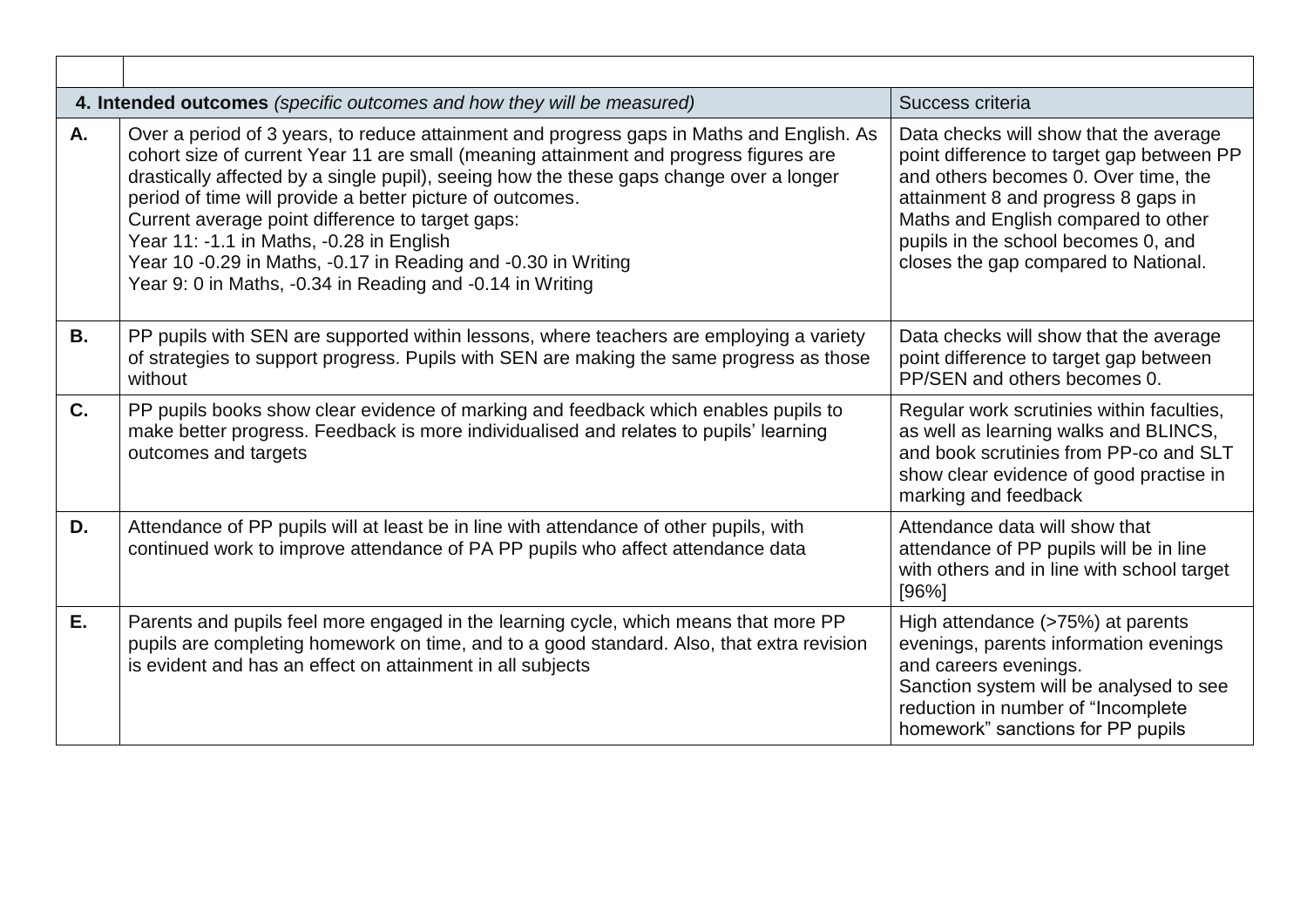## **5. Planned expenditure**

## **Academic year**

**i. Quality of teaching for all**

| <b>Action</b>                                                                                                                                             | Intended outcome                                                                                                                                                  | What is the evidence and<br>rationale for this choice?                                                     | How will you ensure it is<br>implemented well?                                                                                                                              | <b>Staff lead</b>   | When will you review<br>implementation? |
|-----------------------------------------------------------------------------------------------------------------------------------------------------------|-------------------------------------------------------------------------------------------------------------------------------------------------------------------|------------------------------------------------------------------------------------------------------------|-----------------------------------------------------------------------------------------------------------------------------------------------------------------------------|---------------------|-----------------------------------------|
| To ensure 'quality first<br>teaching' for all<br>students, and ensure<br>more consistency in<br>marking and<br>assessment                                 | The school marking and<br>assessment policy is<br>adhered to by all staff<br>and feedback is subject<br>specific and moves the<br>student on to the next<br>level | <b>Education Endowment Fund</b><br>(Teaching and Learning toolkit) -<br>Feedback. High impact for low cost | SLT and HoF conduct regular<br>work scrutinies of PP books to<br>show that feedback is subject<br>specific and moves the student<br>onto the next level                     | <b>SLT</b><br>HoF   | Aug 2020                                |
| To ensure 'quality first<br>teaching' for all<br>students, focus on<br>challenge and pace<br>within lessons.<br>Looking at specific<br>strategies for PP. | HoF and SLT learning<br>walks that focus on<br>many different strands<br>of quality first teaching                                                                | <b>Education Endowment Fund</b>                                                                            | SLT and HoF conduct regular<br>work scrutinies of PP books to<br>show that the quality of work<br>across subjects is appropriately<br>challenging and engaging.             | <b>SLT</b><br>HoF   | Aug 2020                                |
| Ensure all teachers<br>and support staff are<br>aware of each<br>individual's barriers to<br>learning in school                                           | Bespoke "Disadvantaged<br>Register" accessible to<br>all. Teachers use<br>information in planning<br>for pupils' needs                                            | <b>OFSTED - Pupil Premium (2014)</b>                                                                       | Ensure all teachers have seating<br>plans with PP students<br>identified. Teachers also<br>identify strategies that are<br>employed to engage pupils in<br>teaching folfder | PP-Co<br><b>SLT</b> | Aug 2020                                |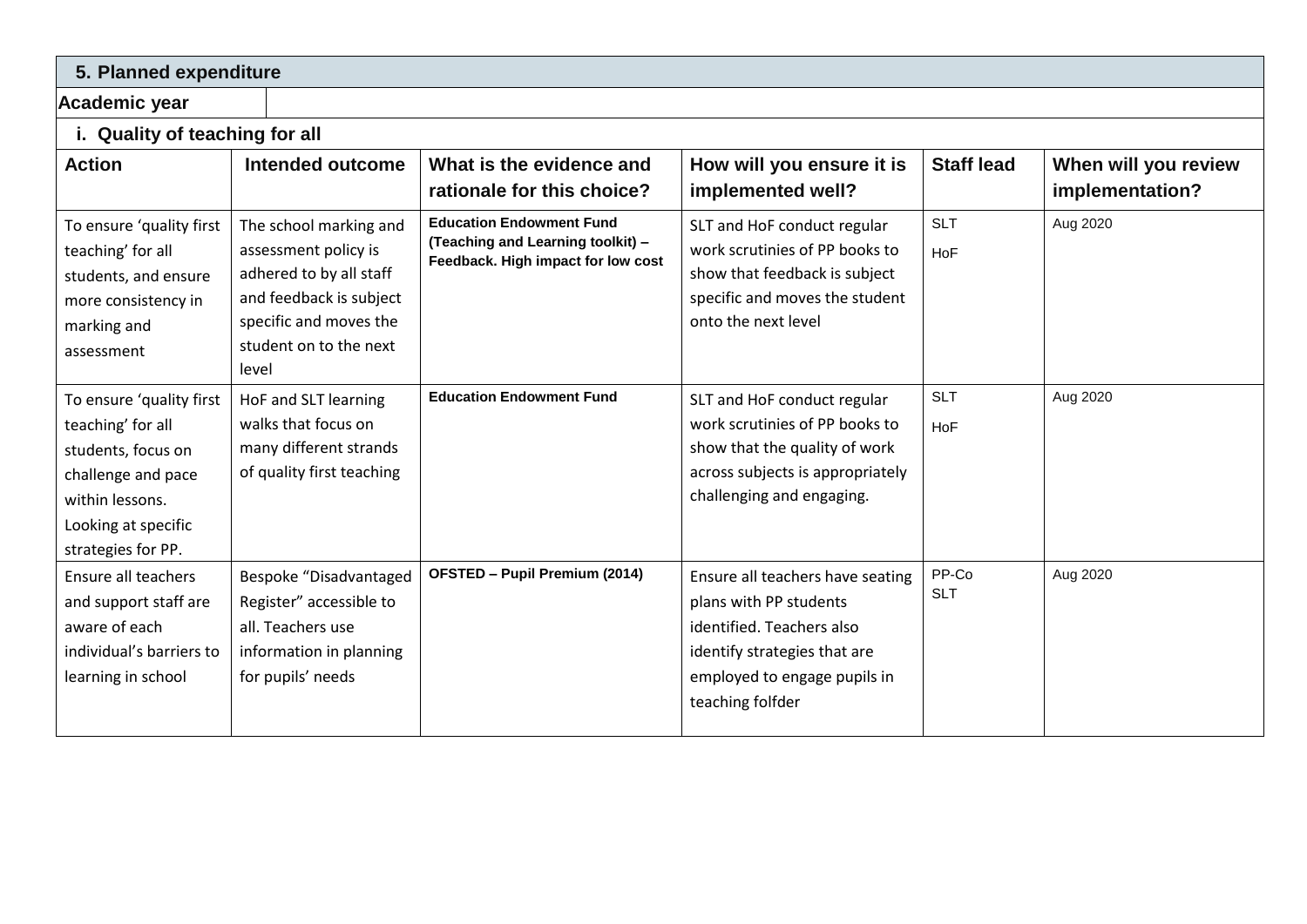| Class sizes across all<br>subject areas reduced<br>by increasing number<br>of classes. An<br>additional class in<br>Maths/English in both<br>years of KS4.                      | The range of approaches<br>a teacher can employ<br>and the amount of<br>attention each student<br>will receive will increase,<br>improving outcomes for<br>pupils. | <b>Education Endowment Fund</b>                           | SLT and HoF conduct regular<br>work scrutinies of PP books to<br>show that the quality of work<br>and feedback across subjects is<br>appropriately challenging and<br>engaging.                                                      | <b>SLT</b><br><b>HoF</b>                           | Aug 2020                                |
|---------------------------------------------------------------------------------------------------------------------------------------------------------------------------------|--------------------------------------------------------------------------------------------------------------------------------------------------------------------|-----------------------------------------------------------|--------------------------------------------------------------------------------------------------------------------------------------------------------------------------------------------------------------------------------------|----------------------------------------------------|-----------------------------------------|
| <b>Total budgeted cost:</b><br>ii. Targeted support                                                                                                                             | Extra classes to support smaller class sizes - £12480                                                                                                              | SLT time spent on Quality First Teaching programme £23230 |                                                                                                                                                                                                                                      |                                                    | £35710                                  |
| <b>Action</b>                                                                                                                                                                   | Intended outcome                                                                                                                                                   | What is the evidence and<br>rationale for this choice?    | How will you ensure it is<br>implemented well?                                                                                                                                                                                       | <b>Staff lead</b>                                  | When will you review<br>implementation? |
| Running attendance<br>panels for pupils<br>whose attendance is<br>below or at risk of<br>falling below 90%.<br>To ensure early action<br>for absent pupils,<br>maintain regular | PP attendance further<br>improves so that it is at<br>least in line with other<br>non PP students in the<br>school.                                                | OFSTED - Pupil Premium (2014)                             | Maintaining the resource of an<br>attendance officer to support in<br>narrowing the gap between the<br>attendance of disadvantaged<br>pupils and other pupils and to<br>monitor the impact of this.<br>Running attendance panels for | <b>SLT</b><br>Attendance<br>officer<br>Form tutors | Aug 2020                                |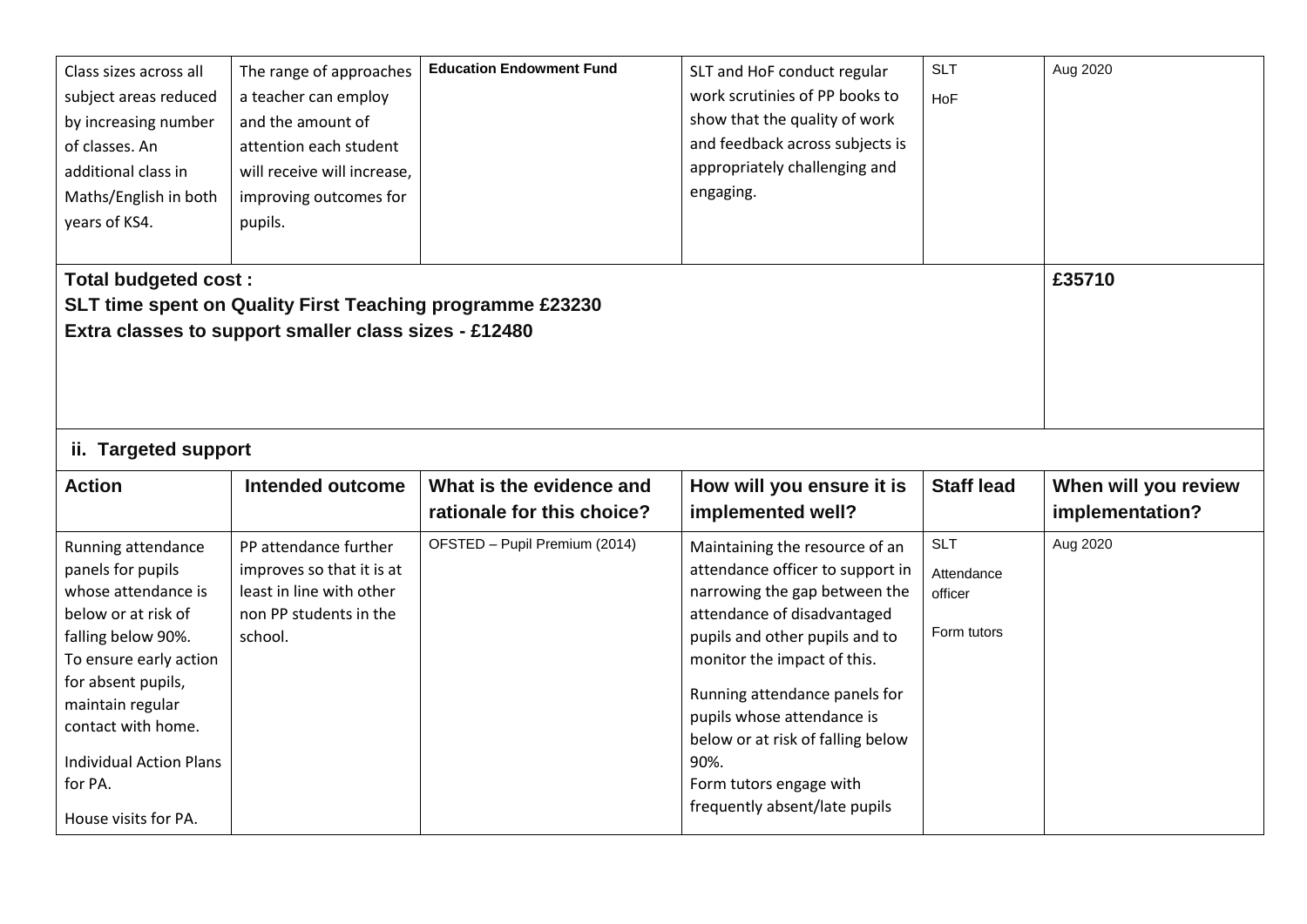| Maths and English<br>"Revision Express"<br>interventions continue<br>to be run by Maths<br>and English Teachers<br>for pupils in Y11                                    | To diminish the<br>differences in core<br>subjects between PP<br>and non PP students<br>nationally | <b>Education Endowment Fund</b><br>(Teaching and Learning toolkit -<br><b>Small Group Tuition</b> | HoF continues to monitor the impact<br>of intervention through EDUKEY<br>software, as well as internal<br>attainment data analysis                                                                                                        | $HoF - Eng$ and<br>Maths         | Aug 2020                                |
|-------------------------------------------------------------------------------------------------------------------------------------------------------------------------|----------------------------------------------------------------------------------------------------|---------------------------------------------------------------------------------------------------|-------------------------------------------------------------------------------------------------------------------------------------------------------------------------------------------------------------------------------------------|----------------------------------|-----------------------------------------|
| Maths and English<br>interventions in the<br><b>Enrichment Centre</b><br>run by PP mentors,<br>targeted provision<br>provided by English<br>and Maths teaching<br>staff | To diminish the<br>differences in core<br>subjects between PP<br>and non PP students<br>nationally | <b>Education Endowment Fund</b><br>(Teaching and Learning toolkit -<br><b>Small Group Tuition</b> | PP-coordinator continues to monitor<br>the impact of intervention through<br>EDUKEY software, as well as<br>internal attainment data analysis                                                                                             | PPCo<br>PP mentors<br><b>SLT</b> | Aug 2020                                |
| <b>Total budgeted cost:</b><br>PP-Coordinator - £2070<br>PP-mentors - £12315<br>Attendance officer - £22701<br>HoF intervention time - £3765<br>iii. Other approaches   |                                                                                                    |                                                                                                   |                                                                                                                                                                                                                                           |                                  | £40851                                  |
| <b>Action</b>                                                                                                                                                           | <b>Intended outcome</b>                                                                            | What is the evidence and<br>rationale for this choice?                                            | How will you ensure it is<br>implemented well?                                                                                                                                                                                            | <b>Staff lead</b>                | When will you review<br>implementation? |
| All PP students receive<br>a careers interview<br>prior to making KS4<br>option choices<br>Careers education<br>(IAG) takes place in all<br>year groups                 | Higher aspirations for PP<br>students affects<br>attainment and progress<br>in all subjects        | <b>Education Endowment Fund</b><br>(Teaching and Learning toolkit -<br>Aspiratopm                 | Careers advisor to monitor<br>intentions for post 16 study in<br>relation to expected grade<br>outcomes. Where projections<br>are unlikely to enable a student<br>meet the requirements,<br>guidance and intervention will<br>be offered. | <b>Careers Advisor</b><br>PP-co  | Aug 2020                                |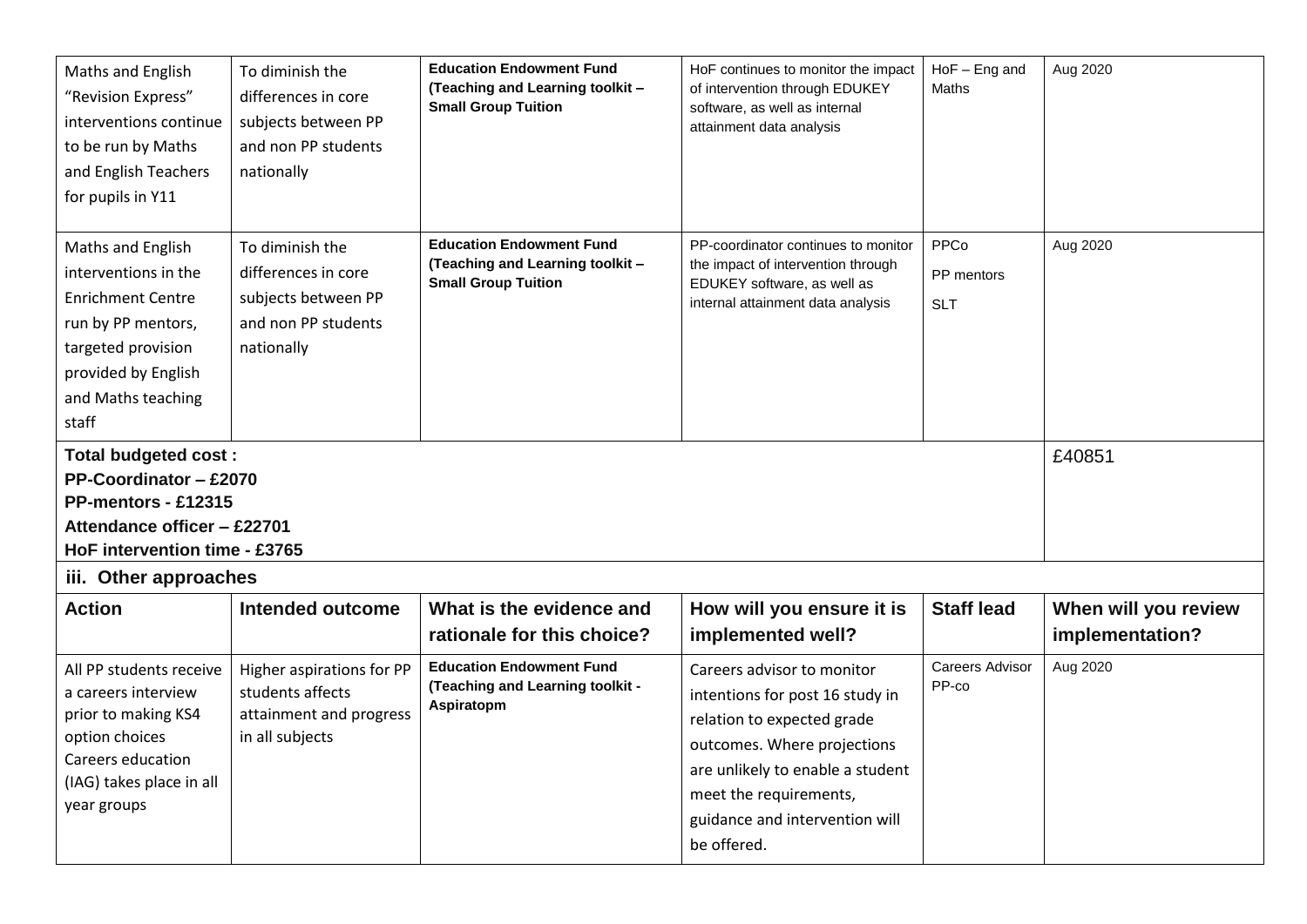|                                                         |  |  | KS4 pupils interviewed by PP<br>mentors will be asked about<br>college ambitions and where<br>necessary, extra support and<br>guidance given |  |        |
|---------------------------------------------------------|--|--|----------------------------------------------------------------------------------------------------------------------------------------------|--|--------|
|                                                         |  |  |                                                                                                                                              |  |        |
| <b>Total budgeted cost:</b><br>Careers advisor - £16840 |  |  |                                                                                                                                              |  | £16840 |
| Total planned expenditure across all areas - £93401     |  |  |                                                                                                                                              |  |        |

| 6. Review of expenditure                                                                              |                                                                                                             |                                                                                                                                                                                                          |                                                                                                                                                                                                                       |             |  |  |
|-------------------------------------------------------------------------------------------------------|-------------------------------------------------------------------------------------------------------------|----------------------------------------------------------------------------------------------------------------------------------------------------------------------------------------------------------|-----------------------------------------------------------------------------------------------------------------------------------------------------------------------------------------------------------------------|-------------|--|--|
| <b>Previous Academic Year</b>                                                                         |                                                                                                             |                                                                                                                                                                                                          |                                                                                                                                                                                                                       |             |  |  |
| i. Quality of teaching for all                                                                        |                                                                                                             |                                                                                                                                                                                                          |                                                                                                                                                                                                                       |             |  |  |
| <b>Action</b>                                                                                         | Intended outcome                                                                                            | <b>Estimated impact:</b> Did you meet the<br>success criteria? (Include impact on<br>pupils not eligible for PP, if appropriate).                                                                        | <b>Lessons learned</b><br>(and whether you will continue with this approach)                                                                                                                                          | <b>Cost</b> |  |  |
| HoF and SLT learning<br>walks that focus on<br>many different<br>strands of quality<br>first teaching | To ensure 'quality first<br>teaching' for all<br>students, focus on<br>challenge and pace<br>within lessons | Challenge and pace were identified as<br>strengths in 87% of teachers through<br>learning walks. TDP and support were<br>established to support those teachers<br>where this was an area for improvement | This action will continue, as well as triad learning<br>walks. The outcome of the learning walks<br>developed into a 'coaching' system between<br>teachers to share good practise and improve<br>quality of teaching. | £32000      |  |  |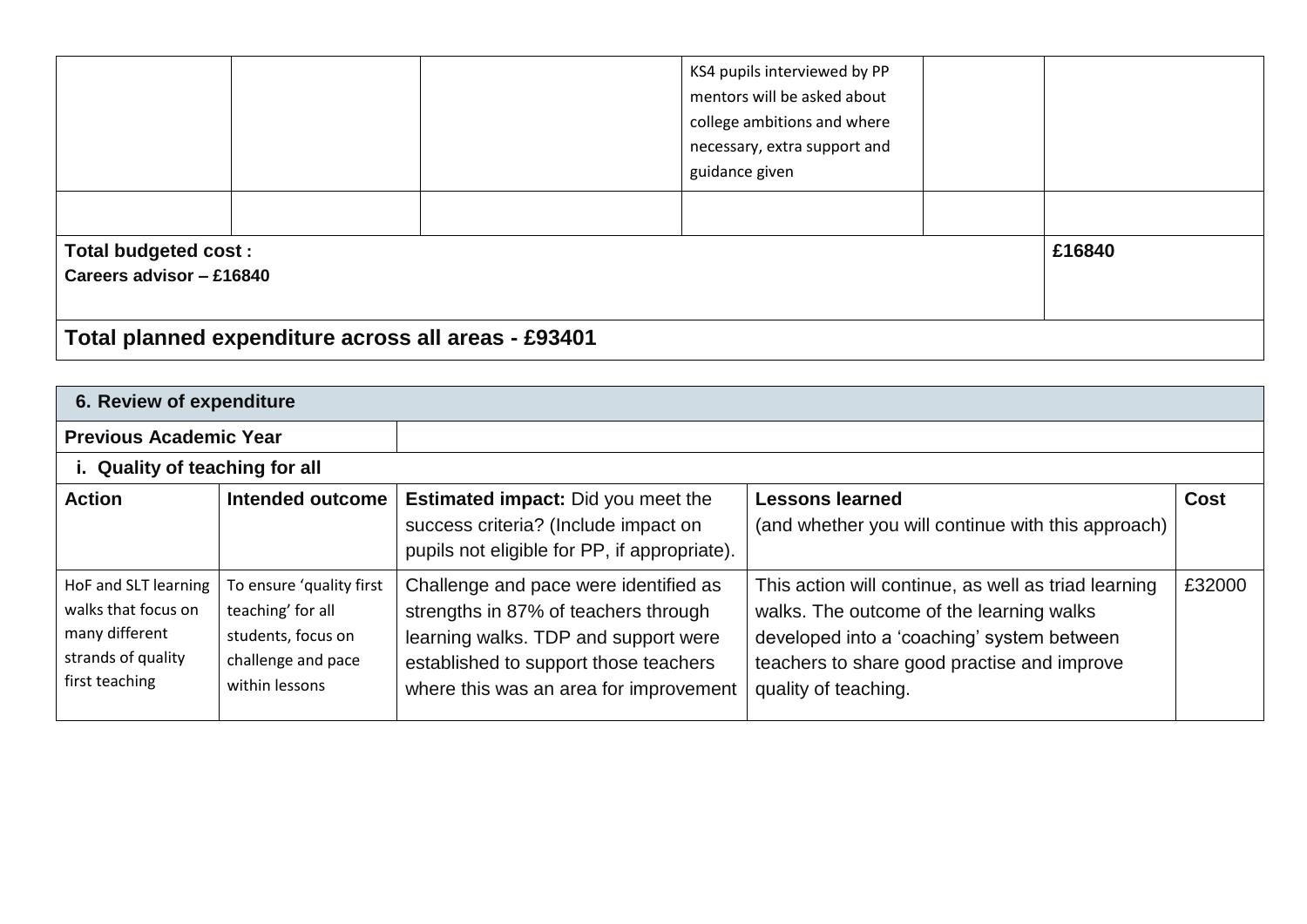| The school marking<br>and assessment<br>policy is adhered to<br>by all staff<br>and feedback is<br>subject specific and<br>moves the student<br>on to the next level | To ensure 'quality first<br>teaching' for all<br>students, and ensure<br>more consistency in<br>marking and<br>assessment | Marking and feedback remains an area<br>for development for 23% of staff, with<br>77% of staff providing excellent marking<br>and feedback to pupils. This remains a<br>priority area for Heads of Faculties and<br>their teams                                                                                                                             | This action will continue, as evidence suggests<br>this is a high impact strategy for all pupils to make<br>progress                                                                                                                                                                                                                                                                                                          |      |
|----------------------------------------------------------------------------------------------------------------------------------------------------------------------|---------------------------------------------------------------------------------------------------------------------------|-------------------------------------------------------------------------------------------------------------------------------------------------------------------------------------------------------------------------------------------------------------------------------------------------------------------------------------------------------------|-------------------------------------------------------------------------------------------------------------------------------------------------------------------------------------------------------------------------------------------------------------------------------------------------------------------------------------------------------------------------------------------------------------------------------|------|
| Bespoke<br>"Disadvantaged<br>Register" accessible<br>to all                                                                                                          | Ensure all teachers and<br>support staff are<br>aware of each<br>individual's barriers to<br>learning in school           | Disadvantaged register setup and<br>includes a Profile sheet for each pupil.<br>All pupil premium profiles are made<br>available for staff to read through to<br>consider individual's barriers when<br>planning for that pupil. The impact of<br>this is seen in teaching folders, where<br>additional teaching strategies are<br>indicated for each pupil | This approach will continue, but information that<br>is collected for profile sheet during termly<br>interviews with pupils will tie in with more targeted<br>support.<br>The profile sheets will become part of a pupil's<br>Individual Education Plan, which will also include<br>information about targeted support and any<br>provisions in place. This is to ensure an<br>individualised approach to support for pupils. |      |
| ii. Targeted support                                                                                                                                                 |                                                                                                                           |                                                                                                                                                                                                                                                                                                                                                             |                                                                                                                                                                                                                                                                                                                                                                                                                               |      |
| <b>Action</b>                                                                                                                                                        | <b>Intended outcome</b>                                                                                                   | <b>Estimated impact:</b> Did you meet the<br>success criteria? (Include impact on<br>pupils not eligible for PP, if appropriate).                                                                                                                                                                                                                           | <b>Lessons learned</b><br>(and whether you will continue with this approach)                                                                                                                                                                                                                                                                                                                                                  | Cost |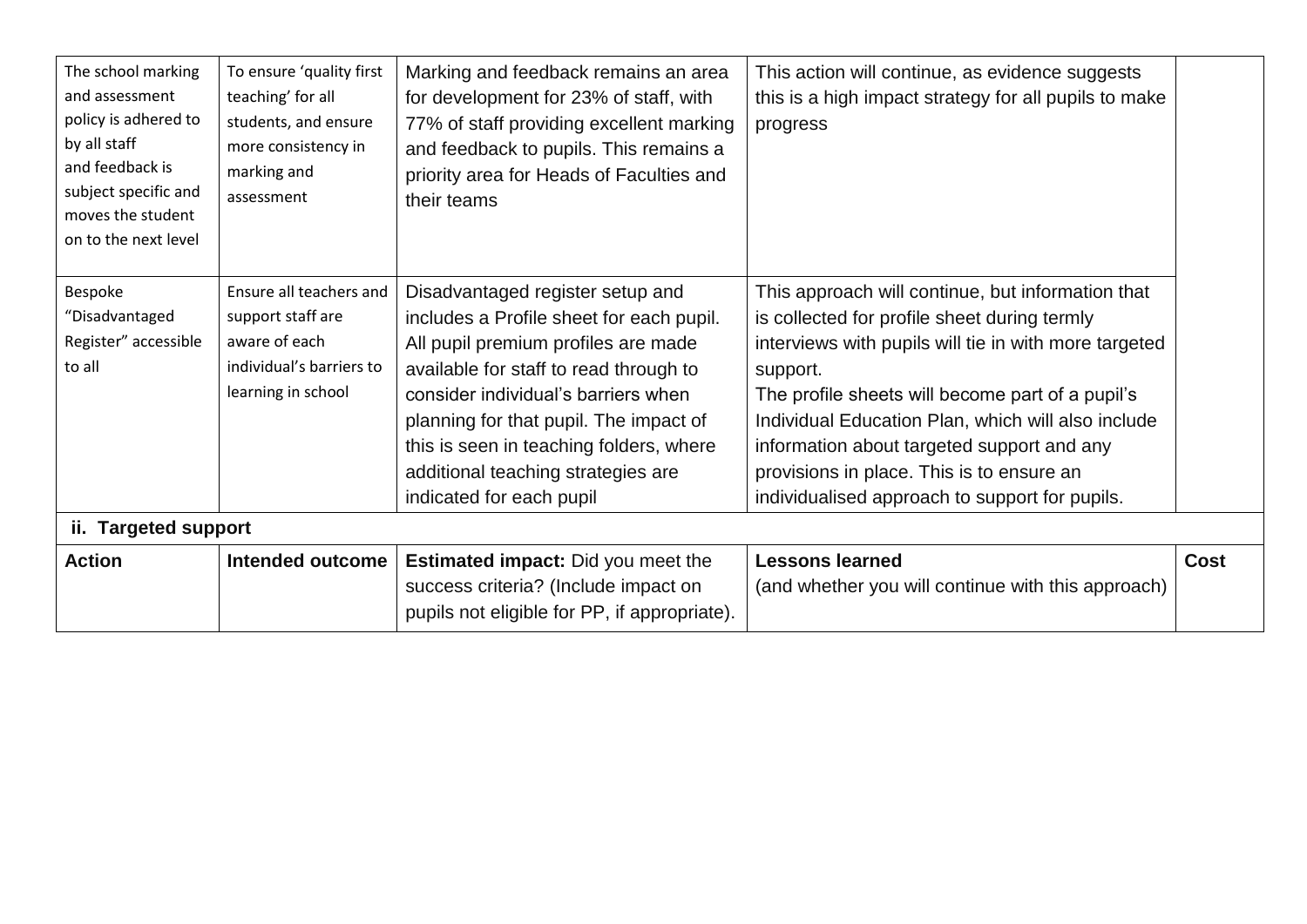| Maths and English<br>interventions in the<br><b>Enrichment Centre</b><br>continue to be<br>individualised by<br><b>English and Maths</b><br>teaching staff                                               | To diminish the<br>differences in core<br>subjects between PP<br>and non PP students<br>nationally                 | English and Maths progress 8 gap has<br>stayed similar to 2018, but attainment<br>gap has widened compared to national                                                                                                                                                                            | Throughout the year, interventions were made to<br>become more targeted and individualised by<br>class teacher. Intervention specialists run by non-<br>specialist teachers means that intervention<br>sessions are limited to resources provided.<br>Although this is useful time spent for pupils in<br>consolidating prior knowledge, what happens in<br>the classroom has more impact. This provision<br>will continue.                                                                                                                                                                                                                                                                                          | £53810 |
|----------------------------------------------------------------------------------------------------------------------------------------------------------------------------------------------------------|--------------------------------------------------------------------------------------------------------------------|---------------------------------------------------------------------------------------------------------------------------------------------------------------------------------------------------------------------------------------------------------------------------------------------------|----------------------------------------------------------------------------------------------------------------------------------------------------------------------------------------------------------------------------------------------------------------------------------------------------------------------------------------------------------------------------------------------------------------------------------------------------------------------------------------------------------------------------------------------------------------------------------------------------------------------------------------------------------------------------------------------------------------------|--------|
| Maths and English<br>"Revision Express"<br>interventions<br>continue to be run<br>by Maths and<br><b>English Teachers for</b><br>pupils in Y11                                                           | To diminish the<br>differences in core<br>subjects between PP<br>and non PP students<br>nationally                 | English and Maths progress 8 gap has<br>stayed similar, but attainment gap has<br>widened compared to national                                                                                                                                                                                    | Interventions run by maths-specialist class<br>teachers and short-term impact is measured<br>through half-termly assessments. This had a<br>positive impact for pupils involved, including PP<br>pupils.<br>This support will continue.                                                                                                                                                                                                                                                                                                                                                                                                                                                                              |        |
| Running attendance<br>panels for pupils<br>whose attendance is<br>below or at risk of<br>falling below 90%.<br>To ensure early<br>action for absent<br>pupils, maintain<br>regular contact with<br>home. | PP attendance further<br>improves so that it is<br>at least in line with<br>other non PP students<br>in the school | A similar gap in attendance for 2018/19<br>compared to 2017/18.<br>Further strategies for improving<br>attendance were actioned throughout<br>the year, including attendance calls<br>made daily, form tutors tracking<br>attendance and attendance assemblies<br>which celebrate good attendance | Attendance for PP pupils overall is still an issue,<br>but addressing this with more strategies to<br>combat low attendance. Persistant absentees<br>have an Individual Action Plan. They are<br>interviewed each half term, and actions are put in<br>place. Punctuality letters to be sent out by<br>attendance officer each week. Punctuality report<br>for students who are regularly late to school. High<br>profile of senior staff on the gate has seen a big<br>reduction in the number of students who are late<br>to school. Form Tutors are now conducting a<br>case studies with 3 students from their form.<br>These students fall between 85 and 90%<br>attendance. The aim is to move them out of PA. |        |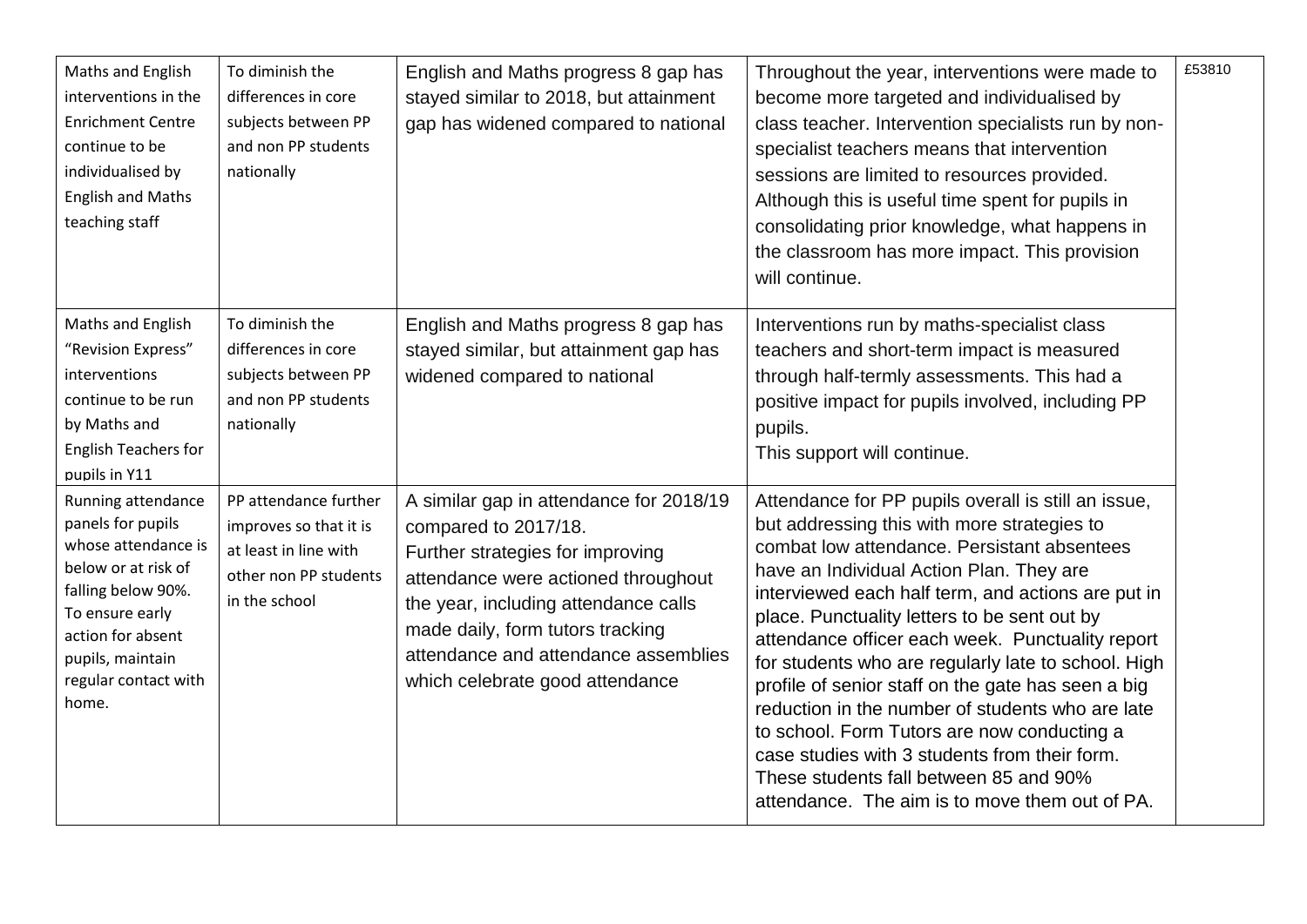| Use of Accelerated<br>Reading scheme                                                                                                                       | To increase the<br>number of<br>disadvantaged pupils<br>reading at the<br>expected level from<br>year 7 to year 9 |                                                                                                                                   |                                                                                                                                                                                                                                                                                                                                                                                                                                                                                                                                                                                                                                                                                                                                                                                                                                   |             |
|------------------------------------------------------------------------------------------------------------------------------------------------------------|-------------------------------------------------------------------------------------------------------------------|-----------------------------------------------------------------------------------------------------------------------------------|-----------------------------------------------------------------------------------------------------------------------------------------------------------------------------------------------------------------------------------------------------------------------------------------------------------------------------------------------------------------------------------------------------------------------------------------------------------------------------------------------------------------------------------------------------------------------------------------------------------------------------------------------------------------------------------------------------------------------------------------------------------------------------------------------------------------------------------|-------------|
| iii. Other approaches                                                                                                                                      |                                                                                                                   |                                                                                                                                   |                                                                                                                                                                                                                                                                                                                                                                                                                                                                                                                                                                                                                                                                                                                                                                                                                                   |             |
| <b>Action</b>                                                                                                                                              | Intended outcome                                                                                                  | <b>Estimated impact:</b> Did you meet the<br>success criteria? (Include impact on<br>pupils not eligible for PP, if appropriate). | <b>Lessons learned</b><br>(and whether you will continue with this approach)                                                                                                                                                                                                                                                                                                                                                                                                                                                                                                                                                                                                                                                                                                                                                      | <b>Cost</b> |
| All PP students<br>receive a careers<br>interview prior to<br>making KS4 option<br>choices<br>Careers education<br>(IAG) takes place in<br>all year groups | Higher aspirations for<br>PP students affects<br>attainment and<br>progress in all subjects                       | Pupils met with either Headteacher or<br>Achievement coordinator, as well as<br>support from Careers guidance                     | All year 9 students took part in a pre-options<br>conference in which they learned about each of<br>the subjects on offer. This conference fed into an<br>initial options process whereby each student<br>chose 4 possible subjects. They then underwent<br>and interview process where they discussed the<br>choices they had made, looked at their progress<br>in those subjects and considered the percentage<br>chance of being successful in their chosen<br>subjects. This is something that will continue in<br>the future.<br>Parents were also invited to and options evening<br>to learn more about the options on offer and the<br>structure of the curriculum at KS4. They were<br>also guided through the process that their<br>children would go through in choosing their<br>options. This approach will continue. | £3253       |